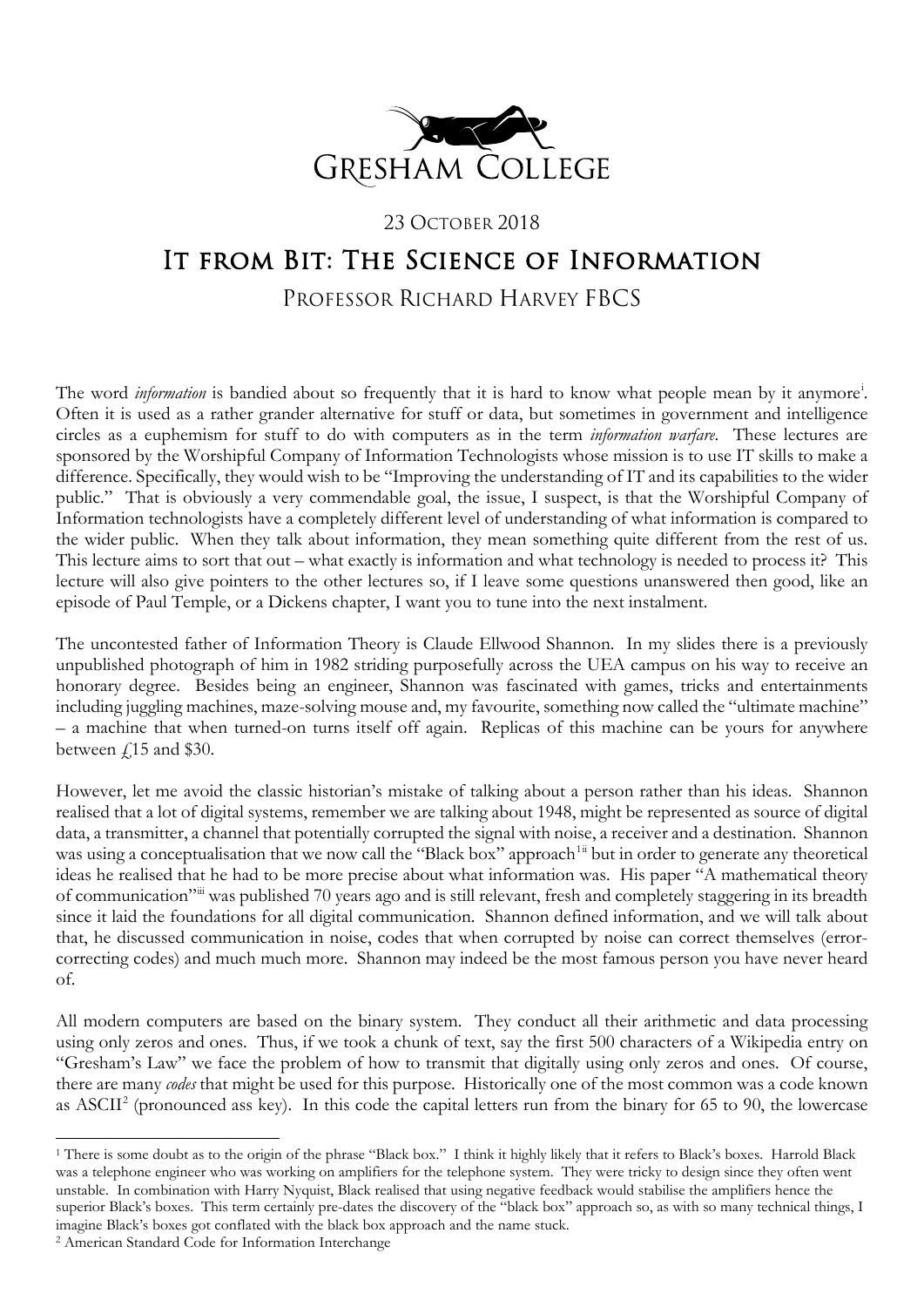letters from 97 to 122, space is 32 and punctuation and other special characters fill the other positions. ASCII uses eight binary digits (or bits) so it can represent  $2^8 = 256$  characters. There are other codes, and nowadays we are less Amerocentric and admit that there might be languages, other than American, so we use longer codes to represent characters that are common in other languages. But let's stick with ASCII for the time being. In which case, the first 500 characters of our Wikipedia entry would each be coded with 8-bits so the total message size would be 4000 bits<sup>[3](#page-1-0)</sup> with 8 bits per character.

However, in English, not all letters are equally likely. 'e' is the most common letter appearing around 12.5% of the time<sup>[4](#page-1-1)</sup> followed by "t" and the vowels "o" and "i". Indeed, the rank order of characters by frequency was immortalised in the order of the characters of the linotype keyboard: ETOIN SHRDLU<sup>[5](#page-1-2)</sup>. So, surely, we should use shorter codes for the more common characters? Yes. That works very well. There is some care needed, because no code can be a prefix of another code -- we now have variable-length codes and if one code is the same as the start of another, we will not be able to decode the code at the receiver. There are many such codes and the classic one of undergraduate and/or A-level curricula is the Huffman code. David A Huffman was another brilliant man you have never heard of, but maybe that is for another lecture. To compute the average size is quite easy – we multiple each code length by its probability and add up. In this case the average code length turns out to be 4.2 bits per character<sup>[6](#page-1-3)</sup> so our 4000-bit message has shrunk to 2100 bits. That's a compression ratio of 52.2%. Not bad. But could we do better? Are there better codes than Huffman codes? Is there a lower limit?

Well that question was examined by Shannon who defined information to be  $I = \log_2(1/p)$ . The derivation arises from thinking about how one might represent say N different possibilities using binary digits. Well if  $N = 2<sup>I</sup>$ where *I* is the number of bits, then  $\log_2 N = I \log_2 2 = I$ . But if  $N = 1/p$  then  $I = \log_2(1/p)$ . So, *I* can be thought of as the number of bits required to represent *p*. When p is one, something is completely predictable, and the information is zero. When *p* is zero something is completely unpredictable and there is infinite information. Hence surprise implies information implies bits. So the science of information is the science of surprise.

From that definition of information comes entropy. Entropy is the average information in the code. For this example, it turns out to be 4.176 bits – slightly lower than the Huffman size. In undergraduate courses, people often say that Huffman is an optimal code, by which is meant that it hits the Shannon limit. It is not. Huffman is only optimal when the symbol probabilities are exact powers of ½. In practice the Huffman code is usually close to optimal though. However modern codecs<sup>[7](#page-1-4)</sup> often use arithmetic codes in which the message is transmitted as a binary floating-point number since arithmetic codecs can represent symbols with any probability.

Just as we can have a conditional probability which is the probability that something happens given something else, we can have conditional information. Actually, almost all information is conditional on something. When we computed the information of English characters we were assuming, or taken as given, that the probabilities of those characters were typical for English text and not from the novel *Gadsby* for example. I can illustrate that conditionality with a few visual metaphors in which the viewer's interpretation changes completely once they have available to them some "side information". It's important to remember that *given* aspect of information. Without a common understanding of what is given no communication can take place.

When it comes to practical compression, the Shannon limit does not tell us how to design a practical compressor, but it does tell us, in principle, if a particular form of compressor is capable of hitting the Shannon limit. That's useful but Shannon's principal contribution, as far this lecture goes, was the realisation that information was related to probability and that the capacity of channels was related to how many improbable events we were required to transmit down them.

<span id="page-1-1"></span><sup>4</sup> *Gadsby* by Ernest Vincent Wright is an entertaining counter-example

<span id="page-1-0"></span><sup>&</sup>lt;sup>3</sup> Some authors would represent 4000 as 4Kbits. However, 4kbits is  $4 \times 1024$  bits (1024 being 2<sup>10</sup>) so there is potential for confusion.

<span id="page-1-2"></span><sup>5</sup> Shrdlu was also the name of a famous early natural language processing system.

<span id="page-1-3"></span><sup>6</sup> Experts might be puzzled why we do not have 1.5 bits per character which is folklore for text compression. The answer is that here we are considering only the occurrence of single characters (unigrams) whereas real coders consider pairs, triples, quads of characters (n-grams) and coding these gives better compression. See the later lecture on Text for more on this. 7 A coder and decoder combination is usually called a codec.

<span id="page-1-4"></span>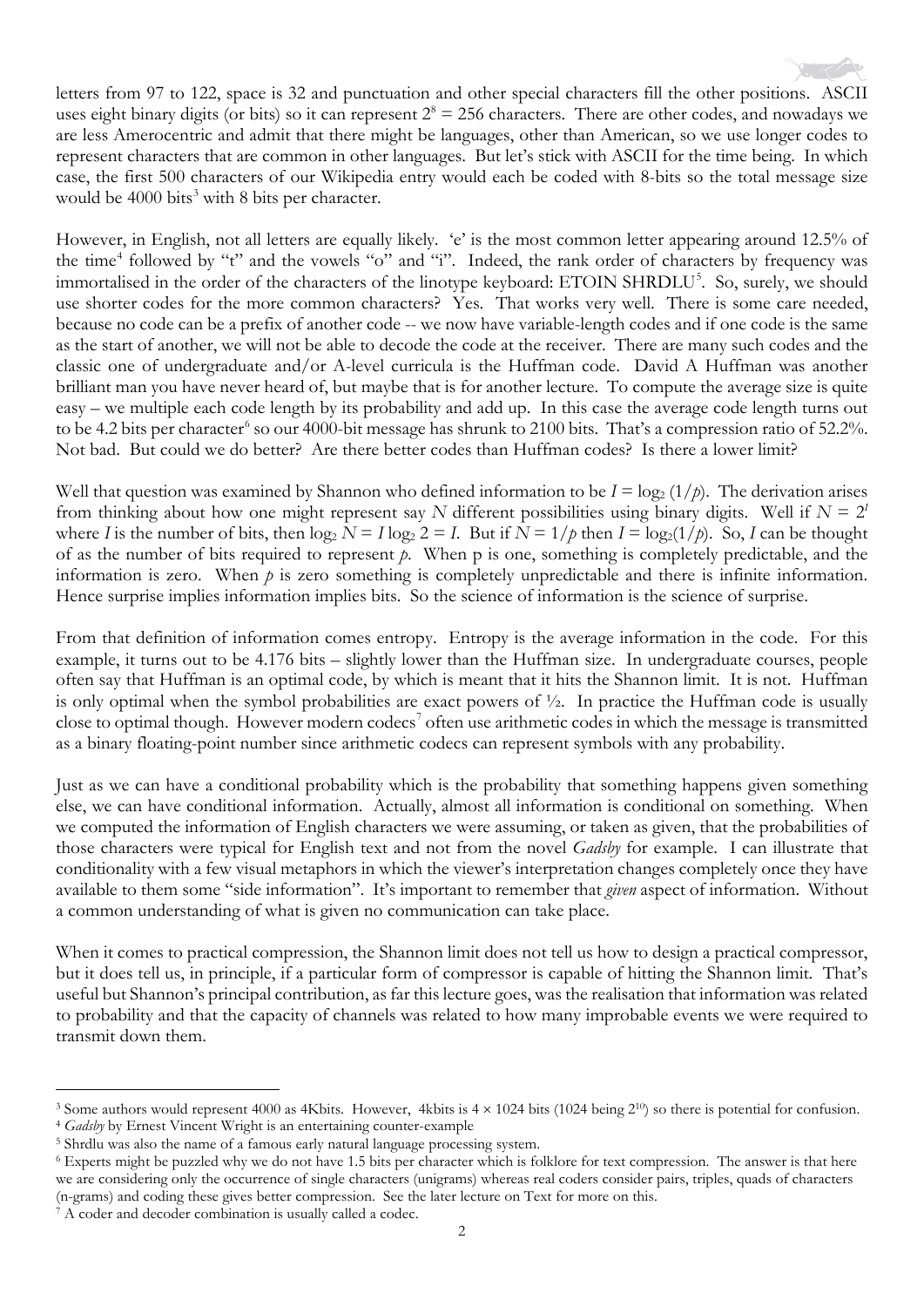

In practice *lossless* compression is commonly used for text but less so for other modes. The reason is that the amount of information in video, for example, is simply staggering. This lecture is being livestreamed. We are using a 1080p camera, with three channels which means there are  $1080 \times 1920 \times 3$  8-bit digits per frame (49.8) Mbits per frame) and there are at least 25 frames per second. That's 1.2Gbits per second. Youtube livestreaming at a decent quality level probably needs around 5 Mbits per second. So, video needs to be compressed to 1/250<sup>th</sup> of its original size. That is only achievable using *lossy* compression. So, for video, audio and images we discard information that we hope the receiver will not notice. What to throw away is a fascinating question and it has to be coupled with a deep understanding of what task we are trying to complete with the data. I want to look at that in more depth in the next three lectures which cover speech, vision and deep learning. Needless to say, a huge amount of data is discarded and while some of the discard can be accounted for source-coding (that is devising codes that hit the Shannon limit) much of it is data that we believe the human brain can be fooled into reconstructing.

You might notice that, even for lossless compression we seem to use different compressors for different signals. There's a reason for that. There is no universal compressor. Some people would invoke a marvellously named theorem known as the "No Free Lunch Theorem" to show that, but perhaps the easiest observation is to imagine we have a compressor into which we feed in a text file. We then take the output and feed that back into the input. Does it get any smaller? Well if it did then it was terrible compressor. So, it might get smaller, but eventually there will a point where the output is longer than, or of equal length to, the input. At this point, we have found a string or sequence for which that compressor does not work. Since that argument holds for all compressors, therefore, there is no universal compressor.

So far, I have talking about insights that all derived from Shannon. Shannon realised that one should think of messages as probabilities and that information was a formalisation of probability that allowed us to measure the size of information in bits. If I gave you a string of digits, then…

## 141592653589793238462643383279502884197169399375105820974944592307816406286208998628034825342117067

You would follow the Shannon recipe and measure the probability of the digits. You might, for such a short string, whinge that it was too short and insist that I tell you what the probability of the digits was. They are equiprobable. You would then apply the Shannon recipe and, hey presto, compute the information as  $-\log_2(1/10)$  $=$  3.3 bits per digit. Hence 100 digits would require at least 330 bits to transmit, and probably more since this is the Shannon Information which is the lower limit.

But these are the first 100 digits of  $\pi$ . Are we really saying that to transmit  $\pi$  requires an infinite amount of time and bandwidth? That seems mad – especially as I have just transmitted it to you via the simple expedient of saying "pi" or using the symbol  $\pi$ . One escape from this unsatisfactory situation is to use conditionality – we all have shared knowledge of what  $\pi$  is, and so, somehow, we just need to add some more symbols to our dataset. Well it's a bit ugly. How many symbols? What is common knowledge for me, is not for you. And why  $\pi$  but not  $e$ ?

The solution comes from another famous man you may not have heard of, Andrey Kolmogorov. Actually, I should point out that Shannon is rather unusual in that his invention of information theory seems to be quite widely accepted. For most theoretical inventions there is often a bit of battle as to who named it. And for quite a bit of the twentieth century Russia and the rest of the world were not on speaking terms, so it was quite common to discover that something that we thought was invented by Professor X was actually invented by Professor Y from the former Soviet Union<sup>[8](#page-2-0)</sup>. Anyway, in this case Kolmogorov got the laurels pipping Ray Solomonoff and Greg Chaitin who also have their supporters.

Kolmogorov information is a rather beautiful idea. The information in an object is the size of the shortest program that creates that object. The shortest computer program I could find to reproduce pi is 160 characters. So, I can be confident that pi contains less than 160 characters of information.

<span id="page-2-0"></span><sup>8</sup> People can get rather hot under the collar about this. The Tom Lehrer song 'Lobachevsky" which, for humorous effect accuses the pre-Soviet mathematician Nikolai Lobachevsky of plagiarism, is not always greeted with smiles.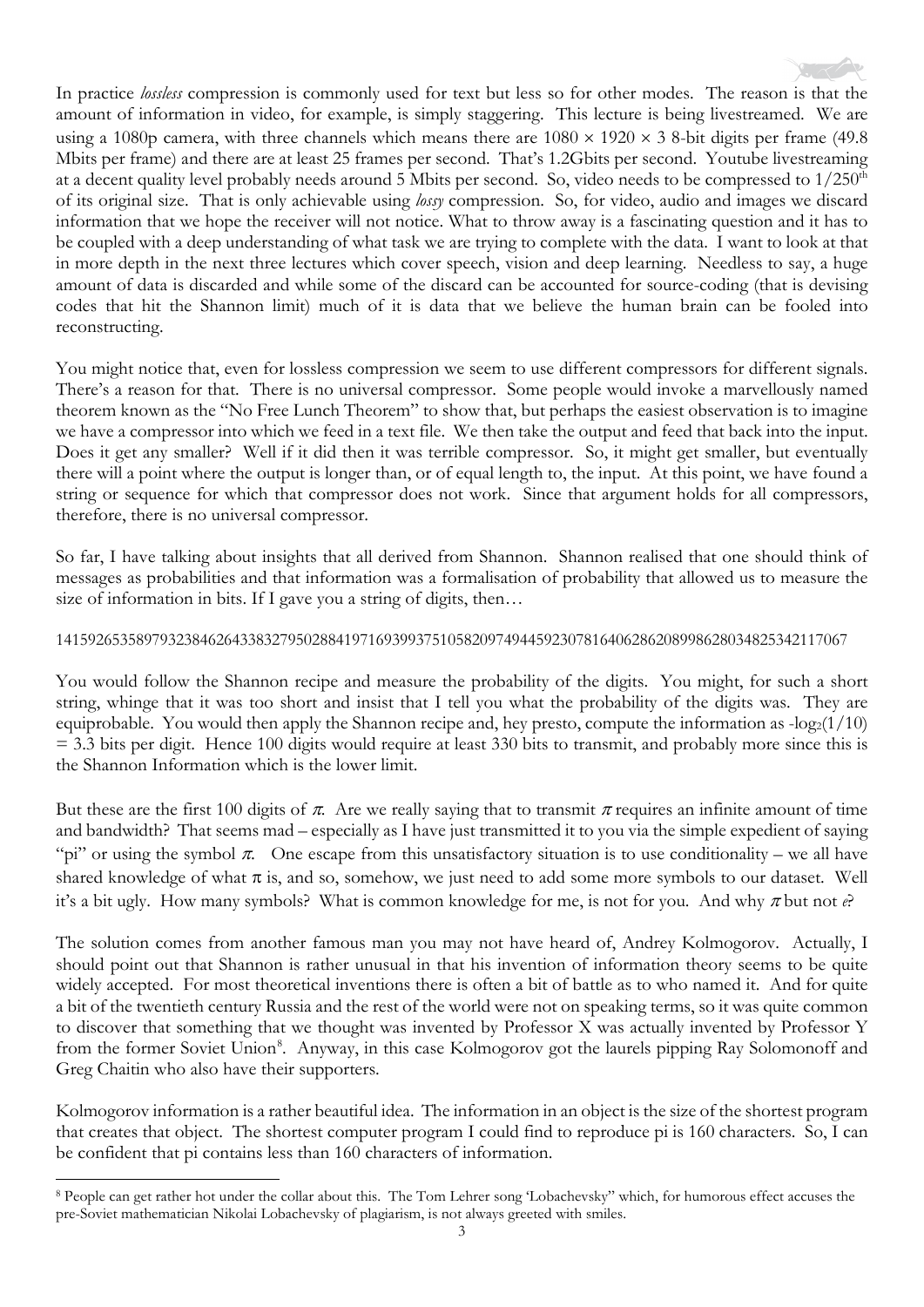

One important caveat is that the Kolmogorov idea does not tell you how to compute that program. Indeed, there is some work that shows you may not be ever able to compute the shortest program – even if you are a Google and have thousands and thousands of code-monkeys<sup>[9](#page-3-0)</sup> at your disposal. The conditionality of Kolmogorov complexity is important clearly one has to be quite clear about what the program is allowed to know. Despite these rather restrictive thoughts, Paul Vitanyi realised that Kolmogorov information might be used to measure the information distance between things. He realised that quantities such as  $K(x|y)$  and  $K(y|x)$  could be interpreted to be mean, how large is the computer that computes x given y. So if x was identical to y then it is a short program...print y. If x is some function of y then the program is also simple print  $f(y)$ . Which leads us to the idea of an information distance between objects. Now one problem is that multiple distances can be tricky to plot a flat piece of paper. Consider two objects, obviously I can distribute them on a line. Add third object and I can measure its distances to the other two and it will form the third vertex in a triangle. A fourth object might not fit on the page though! So, to represent this we have to have a mapping algorithm which maps high dimensional space to two dimensions. I'm going to use a primitive one called "Sammon mapping". But how to compute the incomputable Kolmogorov information. We are going to use zip. It sounds outrageous I know. And there are quite a few computer scientists who do find it outrageous. But, if I create that map without worry too much about the outrage for the time being, I can separate Conan-Doyle from Shakespeare. Zip understands Shakespeare!

Now what is all the fuss about. The main fuss was created by a paper by two Italian scientists who were able to reconstruct the tree of world languages by just using zip. Several well-known text experts got quite aerated about this paper which, they pointed out was a little worse than they could have done themselves using basic algorithms developed in the 1960s. They also made some disparaging noises about non-experts dabbling in fields they did not understand. The first point is fair enough. The second point is not. However even the first objection misses my point which is that zip is a general-purpose compression algorithm, it was not designed to differentiate between Romanian and Italian. Subsequent to this we developed a system that could classify images by considering images to be strings of characters that represented objects. Again, using a general-purpose compressor, we built a machine learning system. More on classification and machine in subsequent lectures.

Kolmogorov information gives us what appears to be a rather innocuous statement which is that an object can be represented by a computer program that can create it. However, this statement leads to some rather startling conclusions not least of which is "universe is a computer program" hypothesis. You may recall a rather more mundane version of this in the books by Douglas Adams – Earth was a computer program designed to answer the question of "life the universe and everything". It's an old idea, the computer pioneer Konrad Zuse postulated that we were part of a giant digital computer. Such ideas are not very popular – no one really wants to believe that they are part of some vast digital computer simulation.

However, there is a shift in the way we are doing science. There is increasing interest in looking for the algorithms behind phenomena and artefacts. Although it is invidious, I will single-out the work of Professor Enrico Coen FRS at the John Innes Centre in Norwich<sup>[iv](#page-4-3)</sup>. He and his collaborators are interested in how living things grow and develop (Developmental Biology). They have a developed a neat technique that allows them to mark Snapdragon leaves with spots at a particular time of development. By tracking those spots, they can mathematically model how leaves change shape and hence, they hope, link back shape to plant genetics. I'm sure you have had someone remark that you have your Father's ears or your Mother's eyes. But it's a little imprecise. Do they mean your genetic code contains the program for building your Father's ears? From scratch? Or does it contain an input to a machine that could create your Father's ears? That sounds more likely. In which case every human contains an ear-making algorithm. But, as Professor Mark Nixon has noted<sup>[v](#page-4-4)</sup>, Ears are a biometric, so everyone's ear is different (even a father and son). So how much is random, how much is algorithm and how much is input? Answering questions like these will lead to fundamental new insights into the way that life is formed and propagated.

<span id="page-3-0"></span><sup>&</sup>lt;sup>9</sup> A "code-monkey" is a slang term for a particularly skilled coder and problem solver but whose skill set maybe narrower than is conventionally desirable.